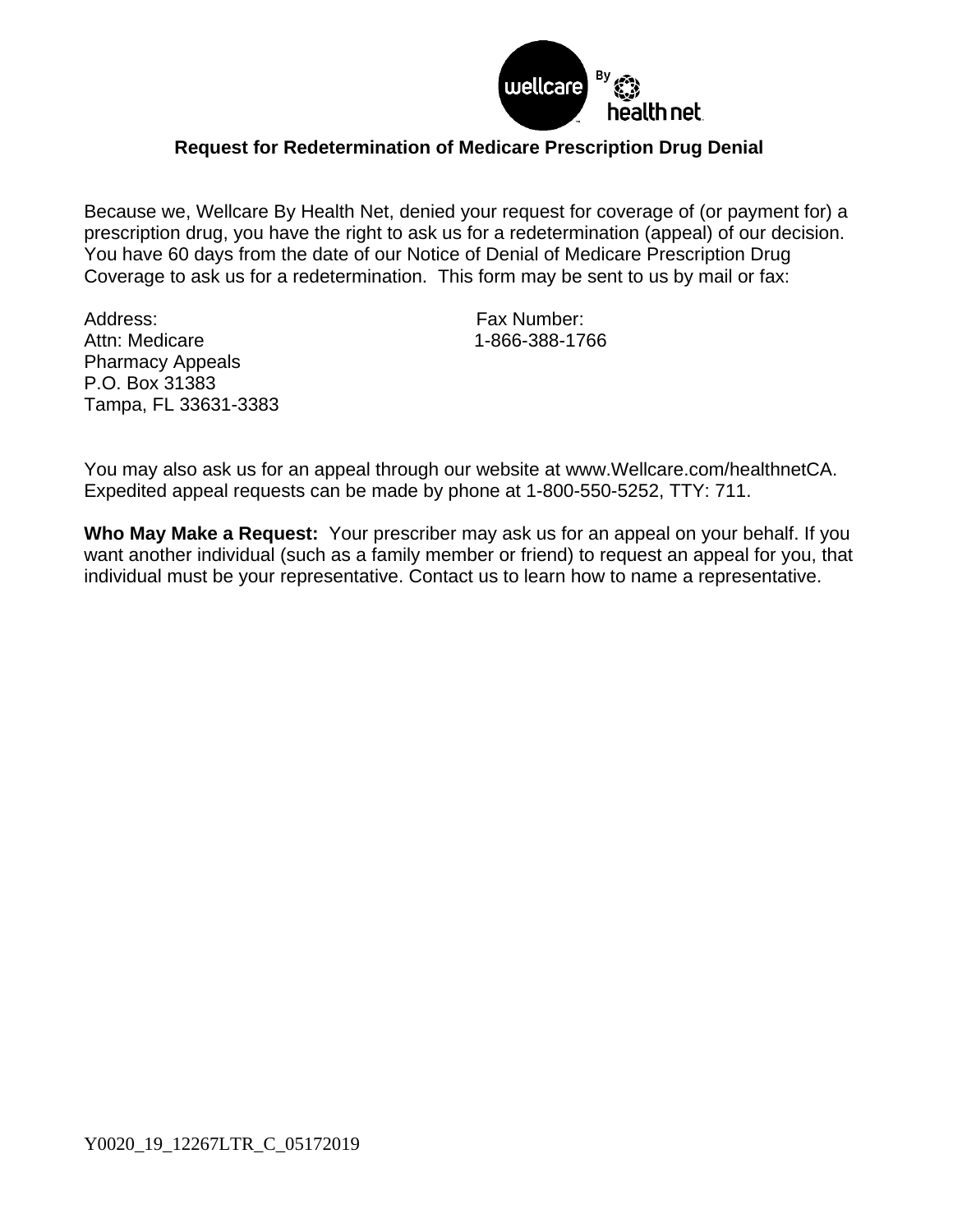| <b>Enrollee's Information</b>                                                                                                                                                                                                                                                                                            |  |  |  |
|--------------------------------------------------------------------------------------------------------------------------------------------------------------------------------------------------------------------------------------------------------------------------------------------------------------------------|--|--|--|
|                                                                                                                                                                                                                                                                                                                          |  |  |  |
|                                                                                                                                                                                                                                                                                                                          |  |  |  |
|                                                                                                                                                                                                                                                                                                                          |  |  |  |
|                                                                                                                                                                                                                                                                                                                          |  |  |  |
| Enrollee's Member ID Number ________________________                                                                                                                                                                                                                                                                     |  |  |  |
| Complete the following section ONLY if the person making this request is not the<br>enrollee:                                                                                                                                                                                                                            |  |  |  |
|                                                                                                                                                                                                                                                                                                                          |  |  |  |
|                                                                                                                                                                                                                                                                                                                          |  |  |  |
|                                                                                                                                                                                                                                                                                                                          |  |  |  |
|                                                                                                                                                                                                                                                                                                                          |  |  |  |
|                                                                                                                                                                                                                                                                                                                          |  |  |  |
| Representation documentation for appeal requests made by someone other than<br>enrollee or the enrollee's prescriber:                                                                                                                                                                                                    |  |  |  |
| Attach documentation showing the authority to represent the enrollee (a completed<br>Authorization of Representation Form CMS-1696 or a written equivalent) if it was not<br>submitted at the coverage determination level. For more information on appointing a<br>representative, contact your plan or 1-800-Medicare. |  |  |  |
| Prescription drug you are requesting:                                                                                                                                                                                                                                                                                    |  |  |  |
| Name of drug: ______________________________Strength/quantity/dose: _____________                                                                                                                                                                                                                                        |  |  |  |
| Have you purchased the drug pending appeal? $\Box$ Yes<br>$\square$ No                                                                                                                                                                                                                                                   |  |  |  |
| If "Yes":                                                                                                                                                                                                                                                                                                                |  |  |  |
|                                                                                                                                                                                                                                                                                                                          |  |  |  |